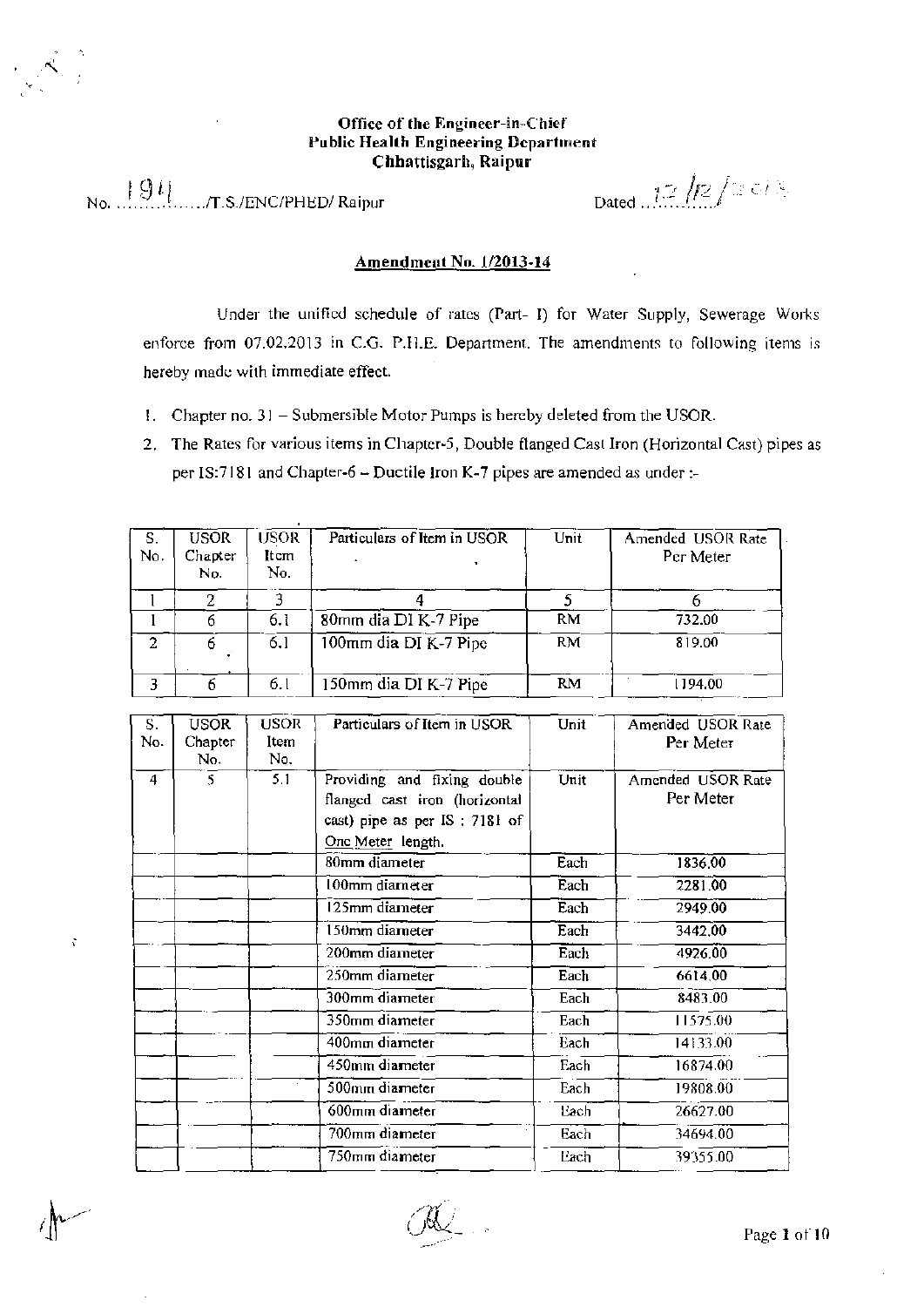| 3120.00<br>3930.00<br>5098.00<br>6041.00<br>8656.00<br>11818.00<br>15322.00<br>20250.00<br>24698.00<br>29679,00 |
|-----------------------------------------------------------------------------------------------------------------|
|                                                                                                                 |
|                                                                                                                 |
|                                                                                                                 |
|                                                                                                                 |
|                                                                                                                 |
|                                                                                                                 |
|                                                                                                                 |
|                                                                                                                 |
|                                                                                                                 |
|                                                                                                                 |
|                                                                                                                 |
| 34708.00                                                                                                        |
| 46545.00                                                                                                        |
| 60305.00                                                                                                        |
| 68174.00                                                                                                        |
| Amended USOR Rate<br>Per Meter                                                                                  |
| 4076.00                                                                                                         |
| 5155.00                                                                                                         |
| 6688.00                                                                                                         |
| 8017.00                                                                                                         |
| 11480,00                                                                                                        |
| 15604.00                                                                                                        |
|                                                                                                                 |
| 20436.00                                                                                                        |
|                                                                                                                 |
| 26673.00<br>32525.00                                                                                            |
| 39165.00                                                                                                        |
|                                                                                                                 |
| 45744.00                                                                                                        |
| 61297.00<br>79272.00                                                                                            |
|                                                                                                                 |

 $\ddot{\cdot}$ 

 $\vec{r}$ 

 $\hat{\boldsymbol{\beta}}$ 

 $\mathscr{L}$  :

 $\bar{\beta}$ 

Ŷ,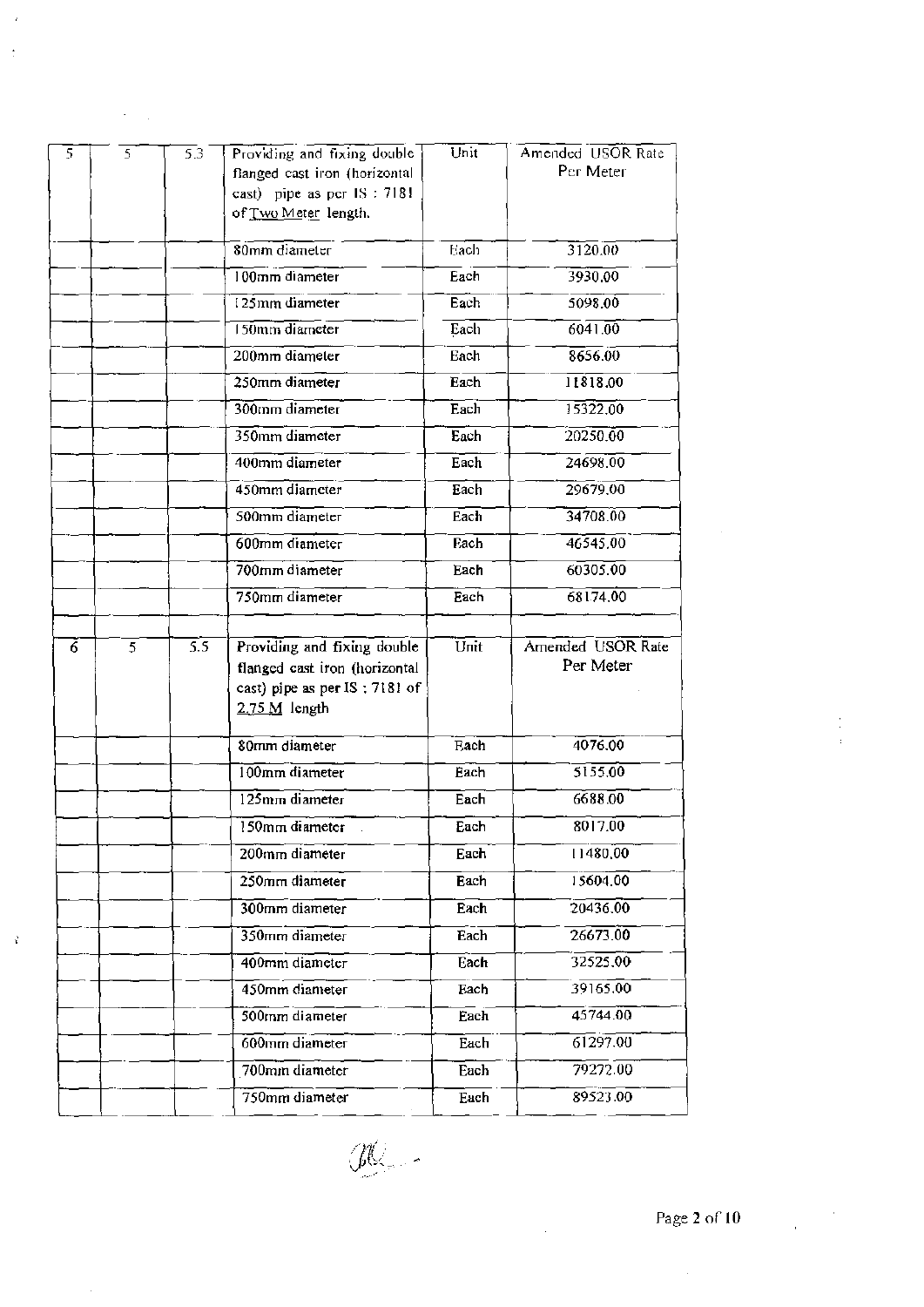| $\overline{S}$ . | <b>USOR</b>           | <b>USOR</b> | Particulars of Item in                      | Unit |                 | Amended USOR Rate  |
|------------------|-----------------------|-------------|---------------------------------------------|------|-----------------|--------------------|
| No.              | Chapter               | ltem        | <b>USOR</b>                                 |      |                 | Per Meter          |
| 7                | No.<br>$\overline{5}$ | No.<br>5.10 |                                             |      |                 |                    |
|                  |                       |             | Providing & Laying<br>in position cast iron |      | Medium<br>Class | Heavy Class        |
|                  |                       |             | flanged<br>sockets                          |      |                 |                    |
|                  |                       |             | (Conforming<br>to<br>- IS                   |      |                 |                    |
|                  |                       |             | 1538)<br>80mm diameter                      |      |                 |                    |
|                  | ٠                     |             |                                             | Each | 833.00          | 902.00             |
|                  |                       |             | 100mm diameter<br>125mm diameter            | Each | 1041.00         | 1110.00            |
|                  |                       |             |                                             | Each | 1318.00         | 1388.00            |
|                  |                       |             | 150mm diameter                              | Each | 1735.00         | 1804.00            |
|                  |                       |             | 200mm diameter                              | Each | 2498.00         | 2567.00            |
|                  |                       |             | 250mm diameter                              | Each | 4024.00         | 4302.00            |
|                  |                       |             | 300mm diameter                              | Each | 5135.00         | 5482.00            |
|                  |                       |             | 350mm diameter                              | Each | 7047.00         | 7496.00            |
|                  |                       |             | 400mm diameter                              | Each | 8696.00         | 9221.00            |
|                  |                       |             | 450mm diameter                              | Each | 10045.00        | 10645.00           |
|                  |                       |             | 500mm diameter                              | Each | 12219.00        | 12969.00           |
|                  |                       |             | 600mm diameter                              | Each | 16567.00        | 17542.00           |
|                  |                       |             | 700mm diameter                              | Each | 21665.00        | 22939.00           |
|                  |                       |             | 750mm diameter                              | Each | 24588.00        | 26013.00           |
|                  |                       |             | 800mm diameter                              | Each | 27887.00        | 29311.00           |
|                  |                       |             | 900mm diameter                              | Each | 34259.00        | 35683.00           |
|                  |                       |             | 1000mm diameter                             | Each | 42055.00        | 43479.00           |
|                  |                       |             | 1100mm diameter                             | Each | 64545.00        | 64844.00           |
|                  |                       |             | 1200mm diameter                             | Each | 75789.00        | 76539.00           |
|                  |                       |             |                                             |      |                 |                    |
| 8                | $\overline{s}$        | 5.11        | Providing and laying                        | Unit | Medium          | <b>Heavy Class</b> |
|                  |                       |             | in position cast iron                       |      | Class           |                    |
|                  |                       |             | flanged spigot<br>(tail                     |      |                 |                    |
|                  |                       |             | piece) [Conform to IS<br>1538]              |      |                 |                    |
|                  |                       |             | 80mm diameter                               | Each | 763.00          | 825,00             |
|                  |                       |             | 100mm diameter                              | Each | 902.00          | 971.00             |
|                  |                       |             | 125mm diameter                              | Each | 1180.00         | 1318.00            |
|                  |                       |             | 150mm diameter                              | Each | 1457.00         | 1596.00            |
|                  |                       |             | 200mm diameter                              | Each | 2429.00         | 2706.00            |
|                  |                       |             | 250mm diameter                              | Each | 3261.00         | 3678.00            |
|                  |                       |             | 300mm diameter                              | Each | 4163.00         | 4718.00            |
|                  |                       |             | 350mm diameter                              | Each | 5443.00         | 6088.00            |
|                  |                       |             | 400mm diameter                              | Each | 6589.00         | 7448.00            |
|                  |                       |             | 450mm diameter                              | Each | 7806.00         |                    |
|                  |                       |             | 500mm diameter                              | Each |                 | 8809.00            |
|                  |                       |             | 600mm diameter                              |      | 9310.00         | 10456.00           |
|                  |                       |             |                                             | Each | 14395.00        | 16257.00           |
|                  |                       |             | 700mm diameter                              | Each | 18692.00        | 21127.00           |
|                  |                       |             | 750mm diameter                              | Each | 21199.00        | 23920.00           |
|                  |                       |             | 800mm diameter                              | Each | 24135.00        | 26857.00           |
|                  |                       |             | 900mm diameter                              | Each | 29507.00        | 32586.00           |

 $\ddot{\phantom{0}}$ 

 $\frac{1}{2}$  $\frac{1}{\sqrt{2}}$ 

 $\ddot{\bullet}$ 

 $\hat{\mathcal{F}}$ 

 $\label{eq:2.1} \frac{1}{\sqrt{2}}\sum_{i=1}^n\frac{1}{\sqrt{2}}\sum_{i=1}^n\frac{1}{\sqrt{2}}\sum_{i=1}^n\frac{1}{\sqrt{2}}\sum_{i=1}^n\frac{1}{\sqrt{2}}\sum_{i=1}^n\frac{1}{\sqrt{2}}\sum_{i=1}^n\frac{1}{\sqrt{2}}\sum_{i=1}^n\frac{1}{\sqrt{2}}\sum_{i=1}^n\frac{1}{\sqrt{2}}\sum_{i=1}^n\frac{1}{\sqrt{2}}\sum_{i=1}^n\frac{1}{\sqrt{2}}\sum_{i=1}^n\frac$ 

 $\frac{1}{2}$ 

 $\hat{\boldsymbol{\beta}}$ 

 $\frac{1}{\sqrt{2}}$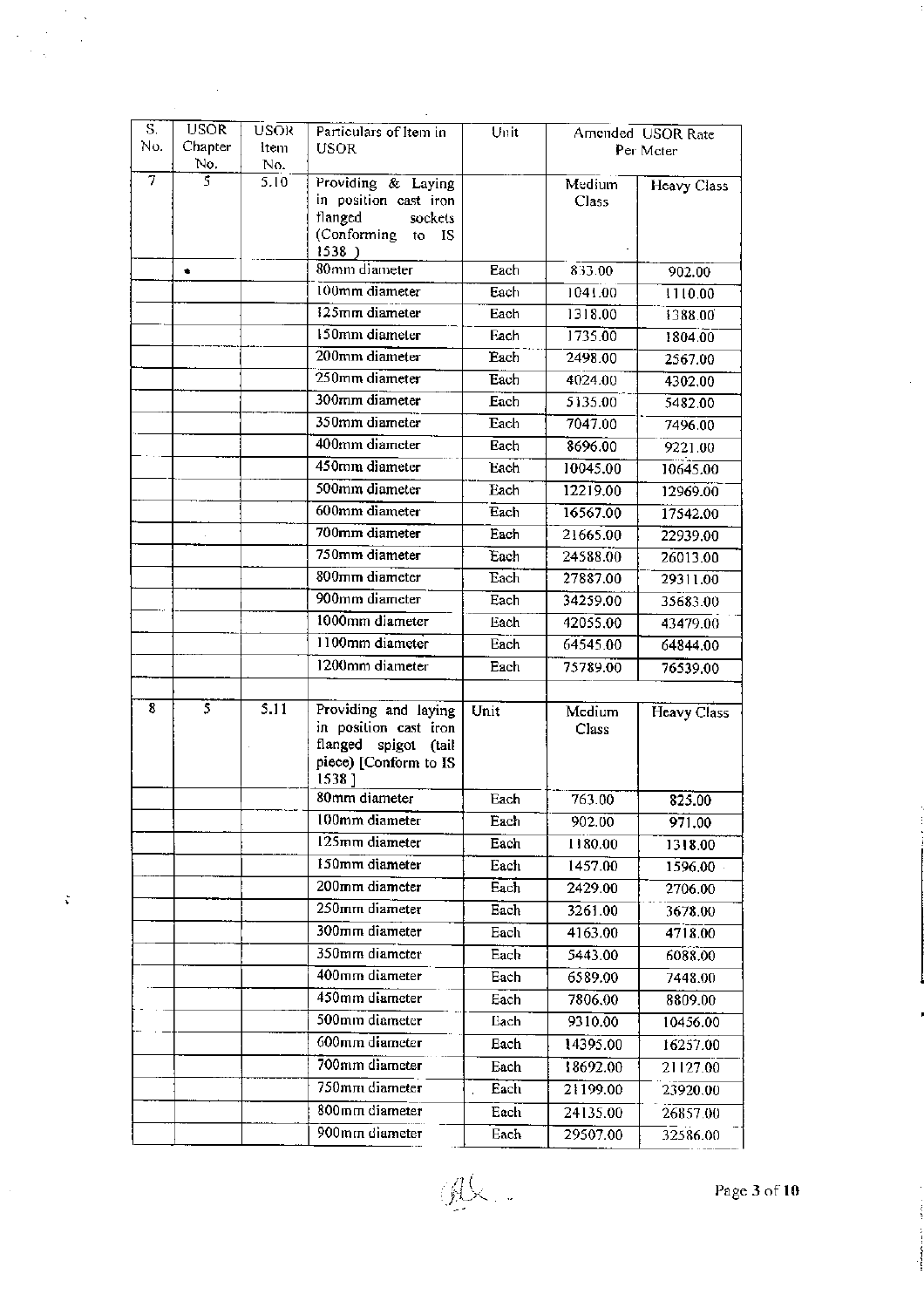|          |                                            |                                      |                                                                                                            | Unit                     | Medium<br>Class | Heavy Class                 |
|----------|--------------------------------------------|--------------------------------------|------------------------------------------------------------------------------------------------------------|--------------------------|-----------------|-----------------------------|
|          |                                            |                                      | 1000mm diameter                                                                                            | Each                     | 35952.00        | 39533.00                    |
|          |                                            |                                      | 1100mm diameter                                                                                            | Each                     | 54573.00        | 58584.00                    |
|          |                                            |                                      | 1200mm diameter                                                                                            | Each                     | 64958.00        | 69255.00                    |
| S.<br>No | $\overline{\text{USOR}}$<br>Chapter<br>Nυ. | $\overline{\text{USOR}}$<br>Item No. | Particulars of Item in USOR                                                                                | Unit                     |                 | Amended USOR Rate Per Meter |
| 9        | 5                                          | $\overline{5.12}$                    | Providing and laying<br>in position cast iron<br>double<br>flanged<br>90°<br>bends [Conform to IS<br>15381 | Unit                     | Medium<br>Class | Heavy Class                 |
|          |                                            |                                      | 80mm diameter                                                                                              | Each                     | 859.00          | 931.00                      |
|          |                                            |                                      | 100mm diameter                                                                                             | Each                     | 1146.00         | 1218.00                     |
|          |                                            |                                      | 125mm diameter                                                                                             | Each                     | 1504.00         | 1647.00                     |
|          |                                            |                                      | 150mm diameter                                                                                             | Each                     | 2077.00         | 2220.00                     |
|          |                                            |                                      | 200mm diameter                                                                                             | Each                     | 3223.00         | 3509.00                     |
|          |                                            |                                      | 250mm diameter                                                                                             | Each                     | 4655.00         | 5157.00                     |
|          |                                            |                                      | 300mm diameter                                                                                             | Each                     | 6446.00         | 7162.00                     |
|          |                                            |                                      | 350mm diameter                                                                                             | Each                     | 9083.00         | 10117.00                    |
|          |                                            |                                      | 400mm diameter                                                                                             | Each                     | 11964.00        | 13367.00                    |
|          |                                            |                                      | 450mm diameter                                                                                             | Each                     | 14844.00        | 16690.00                    |
|          |                                            |                                      | 500mm diameter                                                                                             | Each                     | 19053.00        | 21416.00                    |
|          |                                            |                                      | $600$ mm diameter                                                                                          | Each                     | 28949.00        | 32641.00                    |
|          |                                            |                                      | 700mm diameter                                                                                             | Each                     | 41799.00        | 47190.00                    |
|          |                                            |                                      | 750mm diameter                                                                                             | $E$ ach                  | 49331.00        | 55756.00                    |
|          |                                            |                                      | 800mm diameter                                                                                             | Each                     | 58267.00        | 65726.00                    |
|          |                                            |                                      | 900mm diameter                                                                                             | Each                     | 78502.00        | 87068.00                    |
|          |                                            |                                      | 1000mm diameter                                                                                            | $\overline{\text{Each}}$ | 103980.00       | 114023.00                   |
|          |                                            |                                      | 1100mm diameter                                                                                            | Each                     | 133962.00       | 145335.00                   |
|          |                                            |                                      | 1200mm diameter                                                                                            | Each                     | 170296,00       | 182703.00                   |

| S.<br>No | <b>USOR</b><br>Chapter<br>No. | <b>USOR</b><br>llem No. | Details of Hem in USOR                                                                                     | Unit | Amended USOR Rate Per<br>Meter |
|----------|-------------------------------|-------------------------|------------------------------------------------------------------------------------------------------------|------|--------------------------------|
| 10       | 5.                            | 5.13                    | Providing<br>laying<br>and<br>in<br>position cast iron double<br>flanged 45° bends [Conform<br>to IS 1538] |      | Heavy Class                    |
|          |                               |                         | 80mm diameter                                                                                              | Each | 1003.00                        |
|          |                               |                         | 100mm diameter                                                                                             | Each | 1289.00                        |
|          |                               |                         | 125mm diameter                                                                                             | Each | 1790.00                        |
|          |                               |                         | 150mm diameter                                                                                             | Each | 2435.00                        |
|          |                               |                         | 200mm diameter                                                                                             | Each | 3867.00                        |
|          |                               |                         | 250mm diameter                                                                                             | Each | 5729.00                        |
|          |                               |                         | 300mm diameter                                                                                             | Each | 8021.00                        |
|          |                               |                         | 350mm diameter                                                                                             | Each | 8493.00                        |
|          |                               |                         | 400mm diameter                                                                                             | Each | 11004.00                       |
|          |                               |                         | 450mm diameter                                                                                             | Each | 13662.00                       |
|          |                               |                         | 500mm diameter                                                                                             | Each | 17059.00                       |
|          |                               |                         | 600mm diameter                                                                                             | Each | 25256.00                       |
|          |                               |                         | 700mm diameter                                                                                             | Each | 35817.00                       |

 $\mathbb{C}$ 

 $\ddot{\epsilon}$ 

Page 4 of 10

 $\frac{1}{2}$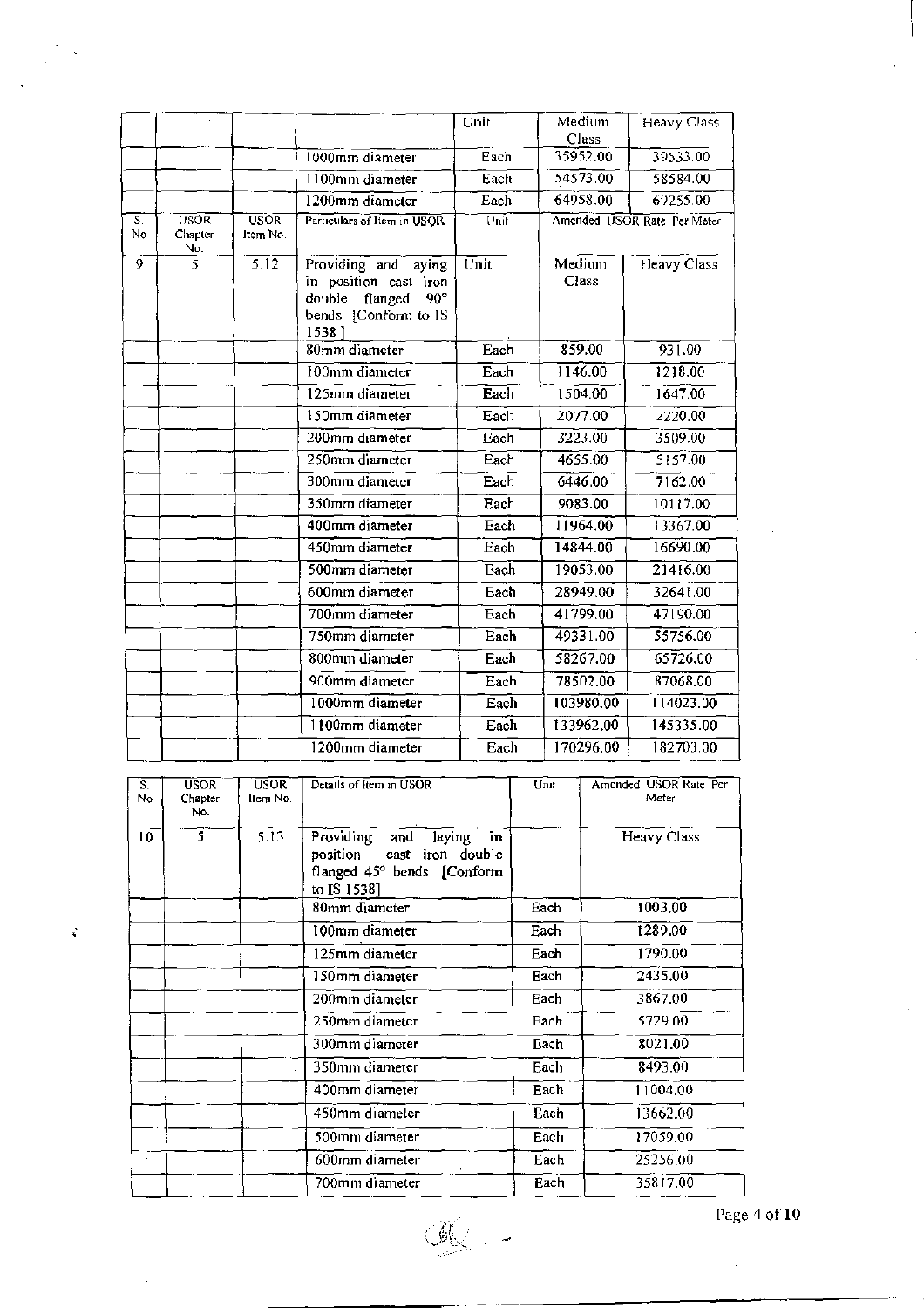|                 | Unit | Amended USOR Rate |
|-----------------|------|-------------------|
|                 |      | Per Meter         |
|                 |      | Heavy Class       |
| 750mm diameter  | Each | 42242.00          |
| 800mm diameter  | Each | 49257,00          |
| 900mm diameter  | Each | 64101,00          |
| 1000mm diameter | Each | 83080.00          |
| 1100mm diameter | Each | $-104940.00$      |
| 1200mm diameter | Each | 130787.00         |

| S.        | USOR <sup>1</sup>             | <b>USOR</b>         | Particulars of Item in USOR                        | Unit                     | Amended USOR Rate Per Meter |                             |
|-----------|-------------------------------|---------------------|----------------------------------------------------|--------------------------|-----------------------------|-----------------------------|
| No.       | Chapter<br><u>N٥</u>          | ttem<br>No.         |                                                    |                          |                             |                             |
| 11        | 5.                            | 5.14                | Providing and laying in                            | Unit                     | Medium                      | Heavy Class                 |
|           |                               |                     | position cast iron double<br>flanged 90° Duck Foot |                          | Class                       |                             |
|           |                               |                     | Bend. [Conform to IS                               |                          |                             |                             |
|           |                               |                     | 15381                                              |                          |                             |                             |
|           |                               |                     | 80mm diameter                                      | Each                     | 1432.00                     | 1504.00                     |
|           |                               |                     | 100mm diameter                                     | Each                     | 1790.00                     | 1862.00                     |
|           |                               |                     | 125mm diameter                                     | Each                     | 2435.00                     | 2578.00                     |
|           |                               |                     | 150mm diameter                                     | Each                     | 3223.00                     | 3366.00                     |
|           |                               |                     | 200mm diameter                                     | Each                     | 5013.00                     | 5300.00                     |
|           |                               |                     | 250mm diameter                                     | Each                     | 7448.00                     | 7950.00                     |
|           |                               |                     | 300mm diameter                                     | Each                     | 10456.00                    | 1172.00                     |
|           |                               |                     | 350mm diameter                                     | Each                     | 15216.00                    | 16281.00                    |
|           |                               |                     | 400mm diameter                                     | Each                     | 19933.00                    | 21379.00                    |
|           |                               |                     | $450mm$ diameter                                   | Each                     | 24726.00                    | 26628.00                    |
|           |                               |                     | 500mm diameter                                     | Each                     | 31497.00                    | 33932.00                    |
|           |                               |                     | 600mm diameter                                     | Each                     | 47702.00                    | 51506.00                    |
| S.<br>No. | <b>USOR</b><br>Chapter<br>No. | USOR<br>ltem<br>No. | Particulars of Item in USOR                        | Unit                     |                             | Amended USOR Rate Per Meter |
| 12        | 5                             | 5.15                | Providing and laying in                            |                          | Medium                      | Heavy Class                 |
|           |                               |                     | position cast<br>iron<br>all                       |                          | Class                       |                             |
|           |                               |                     | flanged Tees (all sizes in<br>mm) Body x Branch.   |                          |                             |                             |
|           |                               |                     | [Conform to IS 1538]                               |                          |                             |                             |
|           |                               |                     | $80\times80$                                       | Each                     | 1455.00                     | 1527.00                     |
|           |                               |                     |                                                    |                          |                             |                             |
|           |                               |                     | $100 \times 80$                                    | $\overline{\text{Each}}$ | 1673.00                     | 1818.00                     |
|           |                               |                     | 100x100                                            | Each                     | 1746.00                     | 1891.00                     |
|           |                               |                     |                                                    |                          |                             |                             |
|           |                               |                     | 125x80                                             | Each                     | 2109.00                     | 2327.00                     |
|           |                               |                     | 125x100                                            | Each                     | 2327.00                     | 2473.00                     |
|           |                               |                     | $\frac{125x}{25}$                                  | <b>Each</b>              | 2400.00                     | 2618.00                     |
|           |                               |                     |                                                    |                          |                             |                             |
|           |                               |                     | 150x80                                             | Each                     | 2764.00                     | 2982.00                     |
|           |                               |                     | 150x100                                            | Each                     | 2837.00                     | 3055.00                     |
|           |                               |                     | 150x125                                            | Each                     | 2982,00                     | 3273.00                     |
|           |                               |                     | 150x150                                            | Each                     | 3128.00                     | 3418.00                     |
|           |                               |                     |                                                    |                          |                             |                             |
|           |                               |                     | $200\times80$                                      | Each                     | 4073.00                     | 4509.00                     |

 $\zeta$ 

Page 5 of 10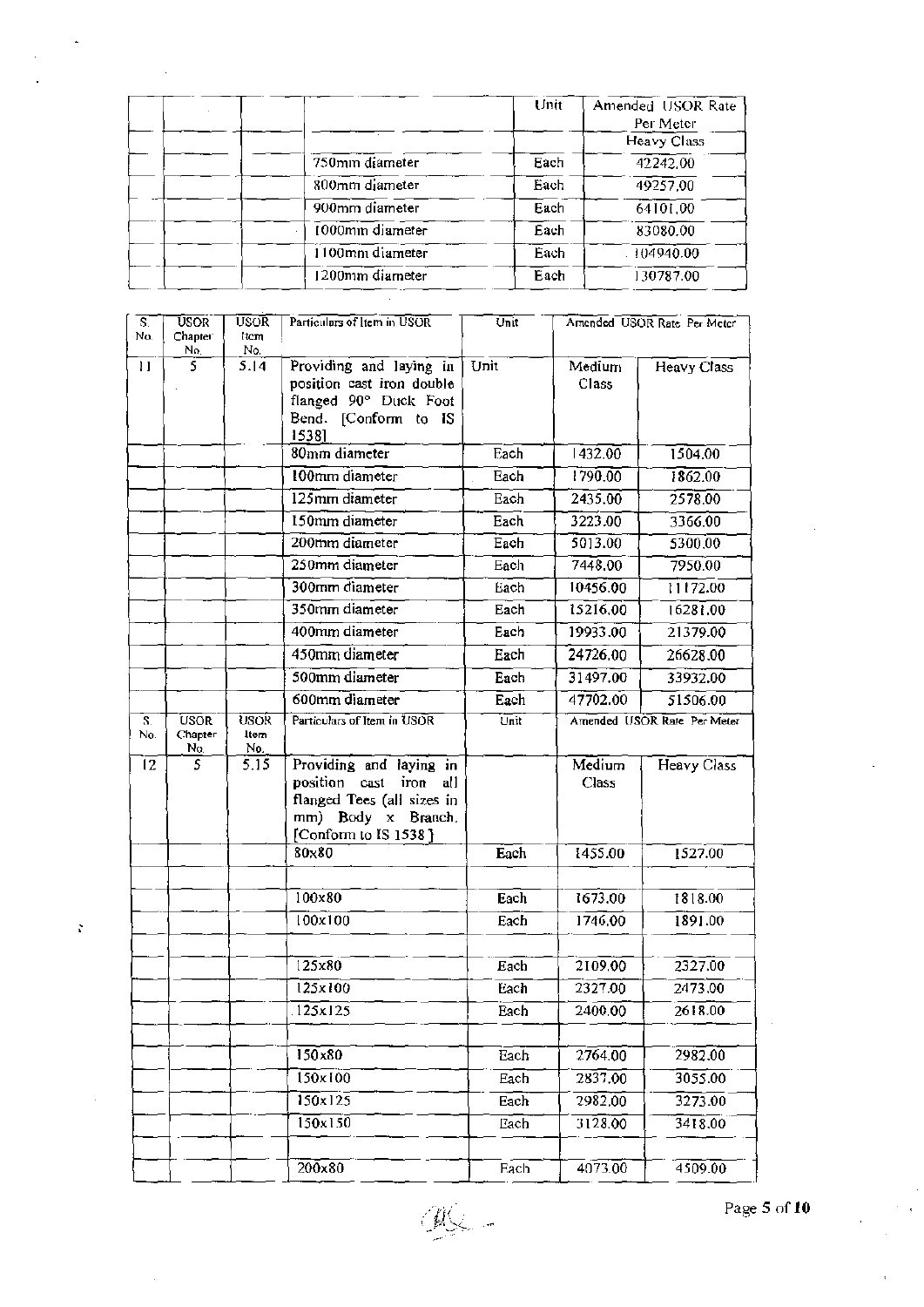| No.<br>No.<br>Medium<br><b>Heavy Class</b><br>Class<br>$200 \times 100$<br>4146.00<br>Each<br>4582.00<br>$200x$ ] 25<br>Each<br>4364.00<br>4800.00<br>200x150<br>Each<br>4509.00<br>4946.00<br>200x200<br>4873.00<br>Each<br>5382.00<br>6473.00<br>$250\times80$<br>Each<br>5819.00<br>5891.00<br>250x100<br>6546.00<br>Each<br>250x125<br>Each<br>6110.00<br>6764.00<br>250x150<br>6328.00<br>6982,00<br>Each<br>250x200<br>Each<br>6691.00<br>7419.00<br>250x250<br>7201.00<br>7928.00<br>Each<br>300x80<br>7928.00<br>Each<br>8874.00<br>300x100<br>Each<br>8073.00<br>9019.00<br>300x125<br>8219.00<br>9164.00<br>Each<br>$300\times150$<br>Each<br>8437.00<br>9383.00<br>300x200<br>Each<br>8874.00<br>9892,00<br>300x250<br>Each<br>9383,00<br>10401.00<br>300x300<br>Each<br>9892.00<br>10983.00<br>350x200<br>Each<br>11395.00<br>12669.00<br>350x250<br>11694.00<br>Each<br>12969.00<br>350x300<br>Each<br>12744.00<br>14093.00<br>350x350<br>Each<br>14618.00<br>13119.00<br>400x200<br>Each<br>15818.00<br>14168.00<br>400x250<br>16117.00<br>Each<br>14468.00<br>400x300<br>15593.00<br>17392.00<br>Each<br>16042.00<br>400x350<br>17917.00<br>Each<br>400x400<br>16567.00<br>18441.00<br>Each<br>450x250<br>Each<br>17392.00<br>19491.00<br>450x300<br>Each<br>18516.00<br>20765.00<br>Each<br>450x350<br>18966.00<br>21290.00<br>450x400<br>Each<br>19416.00<br>21740.00<br>450x450<br>Each<br>19866.00<br>22190.00<br>500x250<br>21065.00<br>23614.00<br>Each<br>500x300<br>Each<br>22339.00<br>25038.00<br>500x350<br>22864.00<br>25638.00<br>Each<br>500x400<br>23389.00<br>26163.00<br>Each<br>500x450<br>Each<br>23839.00<br>26687.00<br>500x500<br>24364.00<br>Each<br>27212.00<br>600x300<br>34934.00<br>Each<br>31035.00 | S.<br>No | <b>USOR</b><br>Chapter | <b>USOR</b><br>ltem. | Particulars of Item in USOR | Unit |          | Amended USOR Rate Per Meter |
|------------------------------------------------------------------------------------------------------------------------------------------------------------------------------------------------------------------------------------------------------------------------------------------------------------------------------------------------------------------------------------------------------------------------------------------------------------------------------------------------------------------------------------------------------------------------------------------------------------------------------------------------------------------------------------------------------------------------------------------------------------------------------------------------------------------------------------------------------------------------------------------------------------------------------------------------------------------------------------------------------------------------------------------------------------------------------------------------------------------------------------------------------------------------------------------------------------------------------------------------------------------------------------------------------------------------------------------------------------------------------------------------------------------------------------------------------------------------------------------------------------------------------------------------------------------------------------------------------------------------------------------------------------------------------------------------------------------------------------------------|----------|------------------------|----------------------|-----------------------------|------|----------|-----------------------------|
|                                                                                                                                                                                                                                                                                                                                                                                                                                                                                                                                                                                                                                                                                                                                                                                                                                                                                                                                                                                                                                                                                                                                                                                                                                                                                                                                                                                                                                                                                                                                                                                                                                                                                                                                                |          |                        |                      |                             |      |          |                             |
|                                                                                                                                                                                                                                                                                                                                                                                                                                                                                                                                                                                                                                                                                                                                                                                                                                                                                                                                                                                                                                                                                                                                                                                                                                                                                                                                                                                                                                                                                                                                                                                                                                                                                                                                                |          |                        |                      |                             |      |          |                             |
|                                                                                                                                                                                                                                                                                                                                                                                                                                                                                                                                                                                                                                                                                                                                                                                                                                                                                                                                                                                                                                                                                                                                                                                                                                                                                                                                                                                                                                                                                                                                                                                                                                                                                                                                                |          |                        |                      |                             |      |          |                             |
|                                                                                                                                                                                                                                                                                                                                                                                                                                                                                                                                                                                                                                                                                                                                                                                                                                                                                                                                                                                                                                                                                                                                                                                                                                                                                                                                                                                                                                                                                                                                                                                                                                                                                                                                                |          |                        |                      |                             |      |          |                             |
|                                                                                                                                                                                                                                                                                                                                                                                                                                                                                                                                                                                                                                                                                                                                                                                                                                                                                                                                                                                                                                                                                                                                                                                                                                                                                                                                                                                                                                                                                                                                                                                                                                                                                                                                                |          |                        |                      |                             |      |          |                             |
|                                                                                                                                                                                                                                                                                                                                                                                                                                                                                                                                                                                                                                                                                                                                                                                                                                                                                                                                                                                                                                                                                                                                                                                                                                                                                                                                                                                                                                                                                                                                                                                                                                                                                                                                                |          |                        |                      |                             |      |          |                             |
|                                                                                                                                                                                                                                                                                                                                                                                                                                                                                                                                                                                                                                                                                                                                                                                                                                                                                                                                                                                                                                                                                                                                                                                                                                                                                                                                                                                                                                                                                                                                                                                                                                                                                                                                                |          |                        |                      |                             |      |          |                             |
|                                                                                                                                                                                                                                                                                                                                                                                                                                                                                                                                                                                                                                                                                                                                                                                                                                                                                                                                                                                                                                                                                                                                                                                                                                                                                                                                                                                                                                                                                                                                                                                                                                                                                                                                                |          |                        |                      |                             |      |          |                             |
|                                                                                                                                                                                                                                                                                                                                                                                                                                                                                                                                                                                                                                                                                                                                                                                                                                                                                                                                                                                                                                                                                                                                                                                                                                                                                                                                                                                                                                                                                                                                                                                                                                                                                                                                                |          |                        |                      |                             |      |          |                             |
|                                                                                                                                                                                                                                                                                                                                                                                                                                                                                                                                                                                                                                                                                                                                                                                                                                                                                                                                                                                                                                                                                                                                                                                                                                                                                                                                                                                                                                                                                                                                                                                                                                                                                                                                                |          |                        |                      |                             |      |          |                             |
|                                                                                                                                                                                                                                                                                                                                                                                                                                                                                                                                                                                                                                                                                                                                                                                                                                                                                                                                                                                                                                                                                                                                                                                                                                                                                                                                                                                                                                                                                                                                                                                                                                                                                                                                                |          |                        |                      |                             |      |          |                             |
|                                                                                                                                                                                                                                                                                                                                                                                                                                                                                                                                                                                                                                                                                                                                                                                                                                                                                                                                                                                                                                                                                                                                                                                                                                                                                                                                                                                                                                                                                                                                                                                                                                                                                                                                                |          |                        |                      |                             |      |          |                             |
|                                                                                                                                                                                                                                                                                                                                                                                                                                                                                                                                                                                                                                                                                                                                                                                                                                                                                                                                                                                                                                                                                                                                                                                                                                                                                                                                                                                                                                                                                                                                                                                                                                                                                                                                                |          |                        |                      |                             |      |          |                             |
|                                                                                                                                                                                                                                                                                                                                                                                                                                                                                                                                                                                                                                                                                                                                                                                                                                                                                                                                                                                                                                                                                                                                                                                                                                                                                                                                                                                                                                                                                                                                                                                                                                                                                                                                                |          |                        |                      |                             |      |          |                             |
|                                                                                                                                                                                                                                                                                                                                                                                                                                                                                                                                                                                                                                                                                                                                                                                                                                                                                                                                                                                                                                                                                                                                                                                                                                                                                                                                                                                                                                                                                                                                                                                                                                                                                                                                                |          |                        |                      |                             |      |          |                             |
|                                                                                                                                                                                                                                                                                                                                                                                                                                                                                                                                                                                                                                                                                                                                                                                                                                                                                                                                                                                                                                                                                                                                                                                                                                                                                                                                                                                                                                                                                                                                                                                                                                                                                                                                                |          |                        |                      |                             |      |          |                             |
|                                                                                                                                                                                                                                                                                                                                                                                                                                                                                                                                                                                                                                                                                                                                                                                                                                                                                                                                                                                                                                                                                                                                                                                                                                                                                                                                                                                                                                                                                                                                                                                                                                                                                                                                                |          |                        |                      |                             |      |          |                             |
|                                                                                                                                                                                                                                                                                                                                                                                                                                                                                                                                                                                                                                                                                                                                                                                                                                                                                                                                                                                                                                                                                                                                                                                                                                                                                                                                                                                                                                                                                                                                                                                                                                                                                                                                                |          |                        |                      |                             |      |          |                             |
|                                                                                                                                                                                                                                                                                                                                                                                                                                                                                                                                                                                                                                                                                                                                                                                                                                                                                                                                                                                                                                                                                                                                                                                                                                                                                                                                                                                                                                                                                                                                                                                                                                                                                                                                                |          |                        |                      |                             |      |          |                             |
|                                                                                                                                                                                                                                                                                                                                                                                                                                                                                                                                                                                                                                                                                                                                                                                                                                                                                                                                                                                                                                                                                                                                                                                                                                                                                                                                                                                                                                                                                                                                                                                                                                                                                                                                                |          |                        |                      |                             |      |          |                             |
|                                                                                                                                                                                                                                                                                                                                                                                                                                                                                                                                                                                                                                                                                                                                                                                                                                                                                                                                                                                                                                                                                                                                                                                                                                                                                                                                                                                                                                                                                                                                                                                                                                                                                                                                                |          |                        |                      |                             |      |          |                             |
|                                                                                                                                                                                                                                                                                                                                                                                                                                                                                                                                                                                                                                                                                                                                                                                                                                                                                                                                                                                                                                                                                                                                                                                                                                                                                                                                                                                                                                                                                                                                                                                                                                                                                                                                                |          |                        |                      |                             |      |          |                             |
|                                                                                                                                                                                                                                                                                                                                                                                                                                                                                                                                                                                                                                                                                                                                                                                                                                                                                                                                                                                                                                                                                                                                                                                                                                                                                                                                                                                                                                                                                                                                                                                                                                                                                                                                                |          |                        |                      |                             |      |          |                             |
|                                                                                                                                                                                                                                                                                                                                                                                                                                                                                                                                                                                                                                                                                                                                                                                                                                                                                                                                                                                                                                                                                                                                                                                                                                                                                                                                                                                                                                                                                                                                                                                                                                                                                                                                                |          |                        |                      |                             |      |          |                             |
|                                                                                                                                                                                                                                                                                                                                                                                                                                                                                                                                                                                                                                                                                                                                                                                                                                                                                                                                                                                                                                                                                                                                                                                                                                                                                                                                                                                                                                                                                                                                                                                                                                                                                                                                                |          |                        |                      |                             |      |          |                             |
|                                                                                                                                                                                                                                                                                                                                                                                                                                                                                                                                                                                                                                                                                                                                                                                                                                                                                                                                                                                                                                                                                                                                                                                                                                                                                                                                                                                                                                                                                                                                                                                                                                                                                                                                                |          |                        |                      |                             |      |          |                             |
|                                                                                                                                                                                                                                                                                                                                                                                                                                                                                                                                                                                                                                                                                                                                                                                                                                                                                                                                                                                                                                                                                                                                                                                                                                                                                                                                                                                                                                                                                                                                                                                                                                                                                                                                                |          |                        |                      |                             |      |          |                             |
|                                                                                                                                                                                                                                                                                                                                                                                                                                                                                                                                                                                                                                                                                                                                                                                                                                                                                                                                                                                                                                                                                                                                                                                                                                                                                                                                                                                                                                                                                                                                                                                                                                                                                                                                                |          |                        |                      |                             |      |          |                             |
|                                                                                                                                                                                                                                                                                                                                                                                                                                                                                                                                                                                                                                                                                                                                                                                                                                                                                                                                                                                                                                                                                                                                                                                                                                                                                                                                                                                                                                                                                                                                                                                                                                                                                                                                                |          |                        |                      |                             |      |          |                             |
|                                                                                                                                                                                                                                                                                                                                                                                                                                                                                                                                                                                                                                                                                                                                                                                                                                                                                                                                                                                                                                                                                                                                                                                                                                                                                                                                                                                                                                                                                                                                                                                                                                                                                                                                                |          |                        |                      |                             |      |          |                             |
|                                                                                                                                                                                                                                                                                                                                                                                                                                                                                                                                                                                                                                                                                                                                                                                                                                                                                                                                                                                                                                                                                                                                                                                                                                                                                                                                                                                                                                                                                                                                                                                                                                                                                                                                                |          |                        |                      |                             |      |          |                             |
|                                                                                                                                                                                                                                                                                                                                                                                                                                                                                                                                                                                                                                                                                                                                                                                                                                                                                                                                                                                                                                                                                                                                                                                                                                                                                                                                                                                                                                                                                                                                                                                                                                                                                                                                                |          |                        |                      |                             |      |          |                             |
|                                                                                                                                                                                                                                                                                                                                                                                                                                                                                                                                                                                                                                                                                                                                                                                                                                                                                                                                                                                                                                                                                                                                                                                                                                                                                                                                                                                                                                                                                                                                                                                                                                                                                                                                                |          |                        |                      |                             |      |          |                             |
|                                                                                                                                                                                                                                                                                                                                                                                                                                                                                                                                                                                                                                                                                                                                                                                                                                                                                                                                                                                                                                                                                                                                                                                                                                                                                                                                                                                                                                                                                                                                                                                                                                                                                                                                                |          |                        |                      |                             |      |          |                             |
|                                                                                                                                                                                                                                                                                                                                                                                                                                                                                                                                                                                                                                                                                                                                                                                                                                                                                                                                                                                                                                                                                                                                                                                                                                                                                                                                                                                                                                                                                                                                                                                                                                                                                                                                                |          |                        |                      |                             |      |          |                             |
|                                                                                                                                                                                                                                                                                                                                                                                                                                                                                                                                                                                                                                                                                                                                                                                                                                                                                                                                                                                                                                                                                                                                                                                                                                                                                                                                                                                                                                                                                                                                                                                                                                                                                                                                                |          |                        |                      |                             |      |          |                             |
|                                                                                                                                                                                                                                                                                                                                                                                                                                                                                                                                                                                                                                                                                                                                                                                                                                                                                                                                                                                                                                                                                                                                                                                                                                                                                                                                                                                                                                                                                                                                                                                                                                                                                                                                                |          |                        |                      |                             |      |          |                             |
|                                                                                                                                                                                                                                                                                                                                                                                                                                                                                                                                                                                                                                                                                                                                                                                                                                                                                                                                                                                                                                                                                                                                                                                                                                                                                                                                                                                                                                                                                                                                                                                                                                                                                                                                                |          |                        |                      |                             |      |          |                             |
|                                                                                                                                                                                                                                                                                                                                                                                                                                                                                                                                                                                                                                                                                                                                                                                                                                                                                                                                                                                                                                                                                                                                                                                                                                                                                                                                                                                                                                                                                                                                                                                                                                                                                                                                                |          |                        |                      |                             |      |          |                             |
|                                                                                                                                                                                                                                                                                                                                                                                                                                                                                                                                                                                                                                                                                                                                                                                                                                                                                                                                                                                                                                                                                                                                                                                                                                                                                                                                                                                                                                                                                                                                                                                                                                                                                                                                                |          |                        |                      |                             |      |          |                             |
|                                                                                                                                                                                                                                                                                                                                                                                                                                                                                                                                                                                                                                                                                                                                                                                                                                                                                                                                                                                                                                                                                                                                                                                                                                                                                                                                                                                                                                                                                                                                                                                                                                                                                                                                                |          |                        |                      | 600x350                     | Each | 31785.00 | 35608.00                    |

 $\sim$  10  $\pm$ 

 $\label{eq:1} \frac{1}{2\sqrt{2}}\left(\frac{1}{\sqrt{2}}\right)^{1/2}$ 

 $\frac{1}{\sqrt{2}}$ 

 $\mathcal{R}$ 

Ŷ,

 $\circled{C}$  -

Page 6 of 10

 $\hat{\boldsymbol{\beta}}$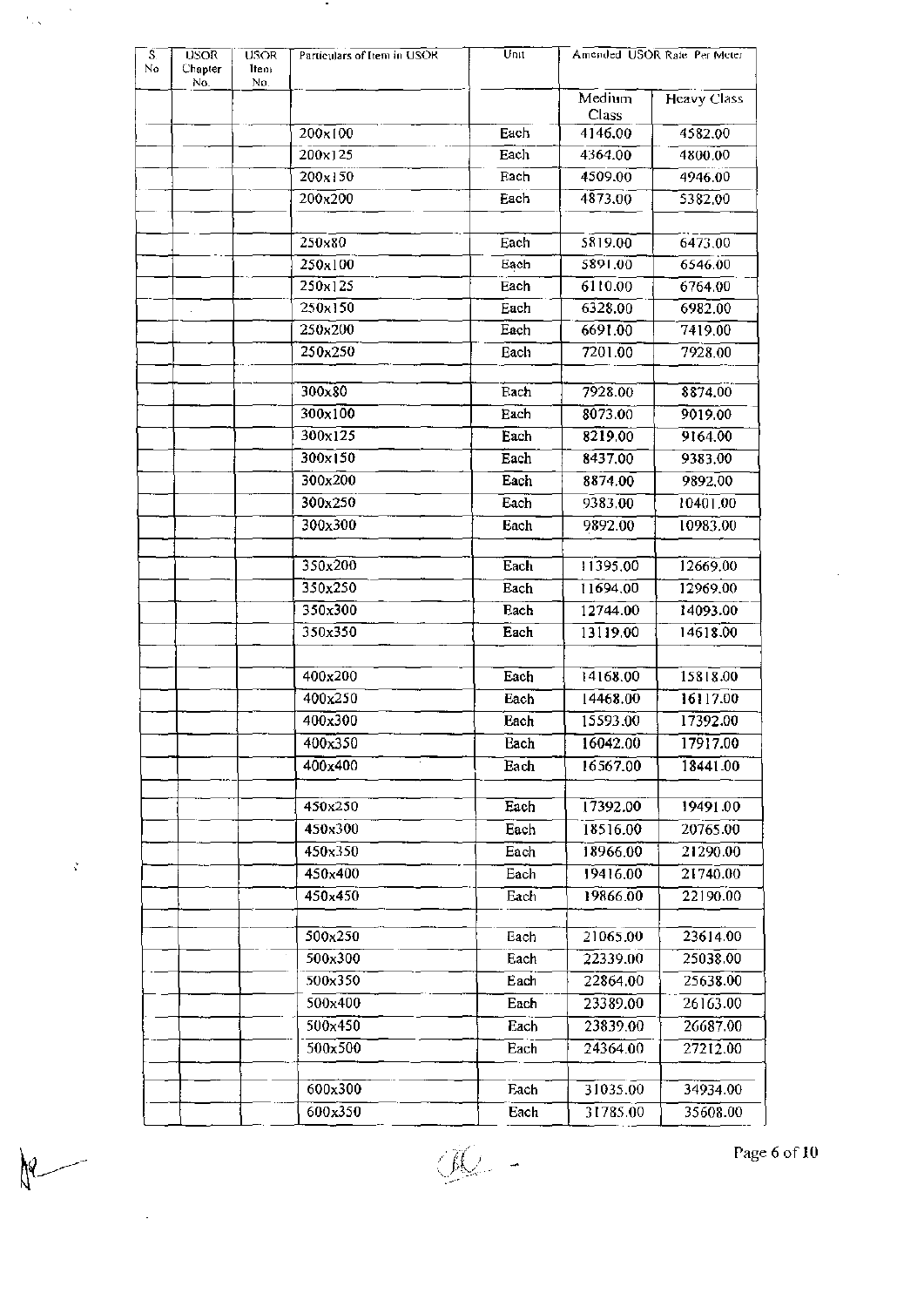| S.<br>No. | USOR <sub>.</sub><br>Chapter | <b>USOR</b><br><b>Item</b> | Particulars of Item in USOR | Unit        |                    | Amended USOR Rate Per Meter |
|-----------|------------------------------|----------------------------|-----------------------------|-------------|--------------------|-----------------------------|
|           | No.                          | Nο.                        |                             |             |                    |                             |
|           |                              |                            |                             |             | $M$ edium<br>Class | Heavy Class                 |
|           |                              |                            | 600x400                     | Each        | 32385.00           | 36358.00                    |
|           |                              |                            | 600x450                     | Each        | 32835.00           | 36883.00                    |
|           |                              |                            | 600x500                     | Each        | 33359.00           | 37407.00                    |
|           |                              |                            | 600x600                     | Each        | 34559,00           | 38682.00                    |
|           |                              |                            |                             |             |                    |                             |
|           |                              |                            | 700x350                     | <b>Each</b> | 42730.00           | 48127.00                    |
|           |                              |                            | 700x400                     | Each        | 43330.00           | 48802.00                    |
|           |                              |                            | 700x450                     | Each        | 44004.00           | 49477.00                    |
|           |                              |                            | 700x500                     | Each        | 44604.00           | 50151.00                    |
|           |                              |                            | 700x600                     | Each        | 45803.00           | 51426.00                    |
|           |                              |                            | 700x700                     | Each        | 47378.00           | 53000.00                    |
|           |                              |                            |                             |             |                    |                             |
|           |                              |                            | 750×400                     | Each        | 49627.00           | 55924.00                    |
|           |                              |                            | 750x450                     | Each        | 50226.00           | 56523.00                    |
|           |                              |                            | 750x500                     | Each        | 51051.00           | 57423.00                    |
|           |                              |                            | 750x600                     | Each        | 52025.00           | 58397.00                    |
|           |                              |                            | 750x700                     | Each        | 53000.00           | 59372.00                    |
|           |                              |                            | 750x750                     | Each        | 53975,00           | 60347.00                    |
|           |                              |                            |                             |             |                    |                             |
|           |                              |                            | 800x400                     | Each        | 59673.00           | 67191.00                    |
|           |                              |                            | 800x450                     | Each        | 60300.00           | 67896.00                    |
|           |                              |                            | 800x500                     | Each        | 61004.00           | 68679.00                    |
|           |                              |                            | 800x600                     | Each        | 62492.00           | 70245.00                    |
|           |                              |                            | 800x700                     | Each        | 63980.00           | 71733.00                    |
|           |                              |                            | 800x750                     | Each        | 64842.00           | 72673.00                    |
|           |                              |                            | 800x800                     | Each        | 65860.00           | 73691.00                    |
|           |                              |                            | 900x450                     | Each        | 75649.00           | 85438.00                    |
|           |                              |                            | 900x500                     | Each        | 76745.00           | 86612.00                    |
|           |                              |                            | 900x600                     | Each        | 78311.00           | 88335.00                    |
|           |                              |                            | 900×700                     | Each        | 79877.00           | 89980.00                    |
|           |                              |                            | 900x750                     | Each        | 80817.00           | 90919.00                    |
|           |                              |                            | 900x800                     | Each        | 81757.00           | 91859.00                    |
|           |                              |                            | 900×900                     | Each        | 83088.00           | 93190.00                    |
|           |                              |                            |                             |             |                    |                             |
|           |                              |                            | 1000x500                    | <b>Each</b> | 99142.00           | 109322.00                   |
|           |                              |                            | 1000x600                    | Each        | 101021.00          | 111045.00                   |
|           |                              |                            | 1000x700                    | Each        | 103214.00          | 113238.00                   |
|           |                              |                            | 1000x750                    | Each        | 104076.00          | 114099.00                   |
|           |                              |                            | 1000x800                    | Each        | 104937.00          | 14961.00                    |
|           |                              |                            | 1000x900                    | Each        | 106190.00          | 116214.00                   |
|           |                              |                            | 1000x1000                   | Each        | 108461.00          | 118485.00                   |
|           |                              |                            |                             |             |                    |                             |
|           |                              |                            | 1100x600                    | Each        | 124828.00          | 134852.00                   |
|           |                              |                            | 1100x700                    | Each        | 126786.00          | 136810.00                   |
|           |                              |                            | 1100x750                    | Each        | 127960.00          | 137984.00                   |

l.

 $\frac{1}{2}$ 

J,

 $\mathcal{L}$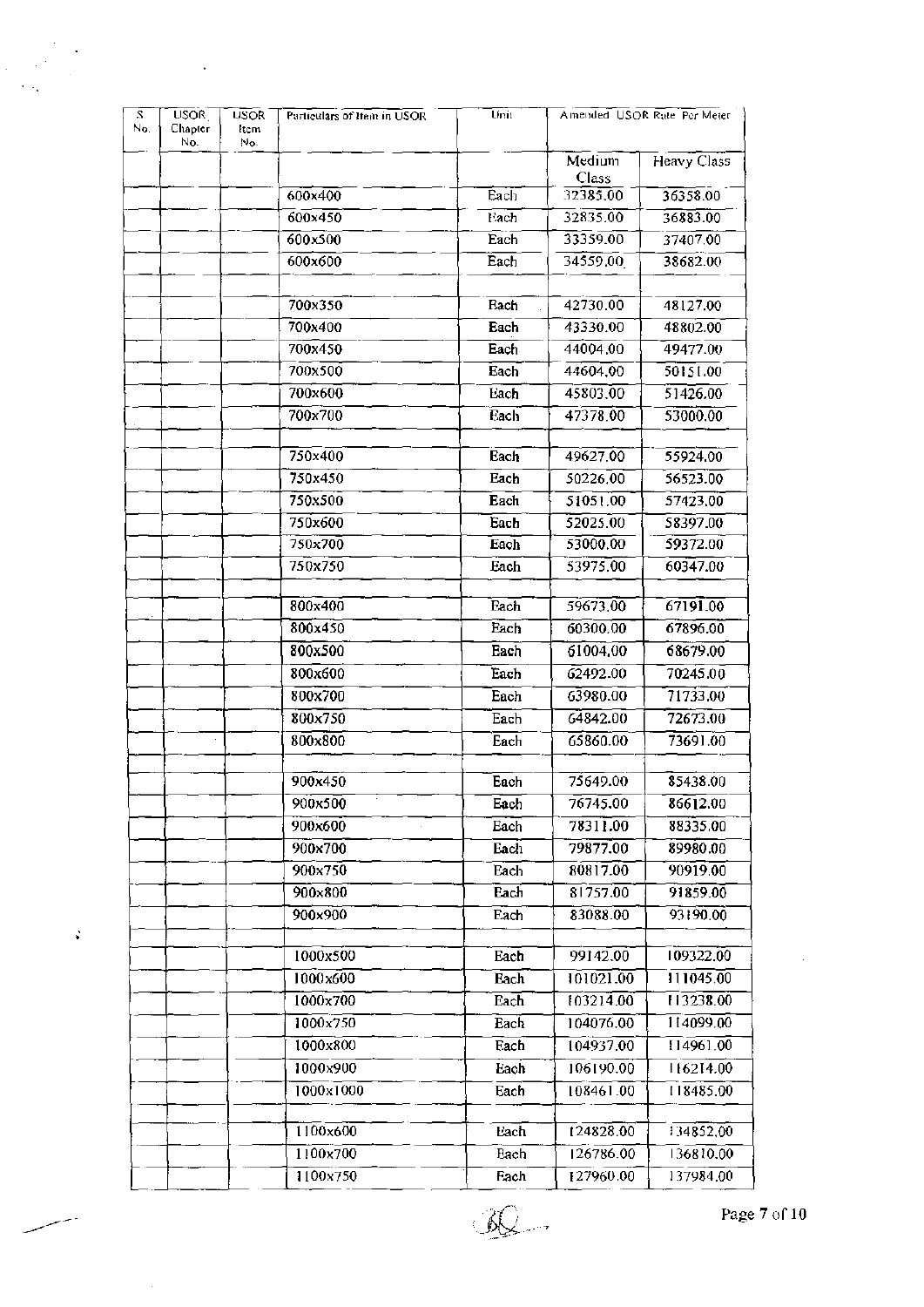| S.<br>No.       | USOR <sup>-</sup><br>Chapter<br>No. | <b>USOR</b><br>Iteni<br>No | Particulars of Item in USOR                                                                                                       | Unit |                 | Amended USOR Rate Per Meter |
|-----------------|-------------------------------------|----------------------------|-----------------------------------------------------------------------------------------------------------------------------------|------|-----------------|-----------------------------|
|                 |                                     |                            |                                                                                                                                   |      | Medium<br>Class | Heavy Class                 |
|                 |                                     |                            | 1100x800                                                                                                                          | Each | 128900.00       | 138924,00                   |
|                 |                                     |                            | 1100x900                                                                                                                          | Each | 129213.00       | 139237.00                   |
|                 |                                     |                            | 1100x1000                                                                                                                         | Each | 129997.00       | 140020.00                   |
|                 |                                     |                            | 1100x1100                                                                                                                         | Each | 132659.00       | 142683.00                   |
|                 |                                     |                            | 1200x600                                                                                                                          | Each | 155448.00       | 165472.00                   |
|                 |                                     |                            | 1200x700                                                                                                                          | Each | 157327.00       | 167351.00                   |
|                 |                                     |                            | 1200x750                                                                                                                          | Each | 158345.00       | 168369.00                   |
|                 |                                     |                            | $1200 \times 800$                                                                                                                 | Each | 159598.00       | 169622.00                   |
|                 |                                     |                            | 1200x900                                                                                                                          | Each | 160616.00       | 170640,00                   |
|                 |                                     |                            | 1200x1000                                                                                                                         | Each | 162261.00       | 171502.00                   |
|                 |                                     |                            | $1200 \times 1100$                                                                                                                | Each | 163592,00       | 172833.00                   |
|                 |                                     | ÷.                         | $1200 \times 1200$                                                                                                                | Each | 167743.00       | 176983,00                   |
| S.<br>No.       | <b>USOR</b><br>Chapter<br>No.       | <b>USOR</b><br>Item<br>No. | Particulars of Item in USOR                                                                                                       | Unit |                 | Amended USOR Rate Per Meter |
| $\overline{13}$ | 5.                                  | 5.16                       | Providing and laying in<br>position cast iron double<br>flanged Tapers (all size in<br>mm) Body x Branch.<br>[Conform to IS 1538] |      | Medium<br>Class | Heavy Class                 |
|                 |                                     |                            | 100x80                                                                                                                            | Each | 788.00          | 859.00                      |
|                 |                                     |                            |                                                                                                                                   |      |                 |                             |
|                 |                                     |                            | $125\times80$                                                                                                                     | Each | 1289.00         | 1432.00                     |
|                 |                                     |                            | 125x100                                                                                                                           | Each | 1432.00         | 1576.00                     |
|                 |                                     |                            | $150\times80$                                                                                                                     | Each | 1504.00         | 1647.00                     |
|                 |                                     |                            | 150x100                                                                                                                           | Each | 1647.00         | 1790.00                     |
|                 |                                     |                            | 150x125                                                                                                                           | Each | 1790.00         | 1934,00                     |
|                 |                                     |                            | 200x100                                                                                                                           | Each | 2077.00         | 2220.00                     |
|                 |                                     |                            | 200x125                                                                                                                           | Each | 2220.00         | 2435.00                     |
|                 |                                     |                            | $200 \times 150$                                                                                                                  | Each | 2435.00         | 2650.00                     |
|                 |                                     |                            | 250x125                                                                                                                           | Each | 2721.00         | 2936.00                     |
|                 |                                     |                            | 250x150                                                                                                                           | Each | 2865.00         | 3151.00                     |
|                 |                                     |                            | 250x200                                                                                                                           | Each | 3294.00         | 3581.00                     |
|                 |                                     |                            |                                                                                                                                   |      |                 |                             |
|                 |                                     |                            | 300x150                                                                                                                           | Each | 3366.00         | 3653.00                     |
|                 |                                     |                            | 300x200                                                                                                                           | Each | 3796.00         | 4154.00                     |
|                 |                                     |                            | 300x250                                                                                                                           | Each | 4297.00         | 4655.00                     |
|                 |                                     |                            |                                                                                                                                   |      |                 |                             |
|                 |                                     |                            | 350x200                                                                                                                           | Each | 5922.00         | 6522.00                     |
|                 |                                     |                            | 350x250                                                                                                                           | Each | 6522.00         | 7197,00                     |
|                 |                                     | $\bullet$                  | $350\times300$                                                                                                                    | Each | 7197.00         | 7946.00                     |
|                 |                                     |                            |                                                                                                                                   |      |                 |                             |
|                 |                                     |                            | 400x250                                                                                                                           | Each | 7347,00         | 8171.00                     |
|                 |                                     |                            | $400\times300$                                                                                                                    | Each | 8096.00         | 8996.00                     |

J.

 $\frac{1}{\sqrt{2}}$ 

 $\bar{z}$ 

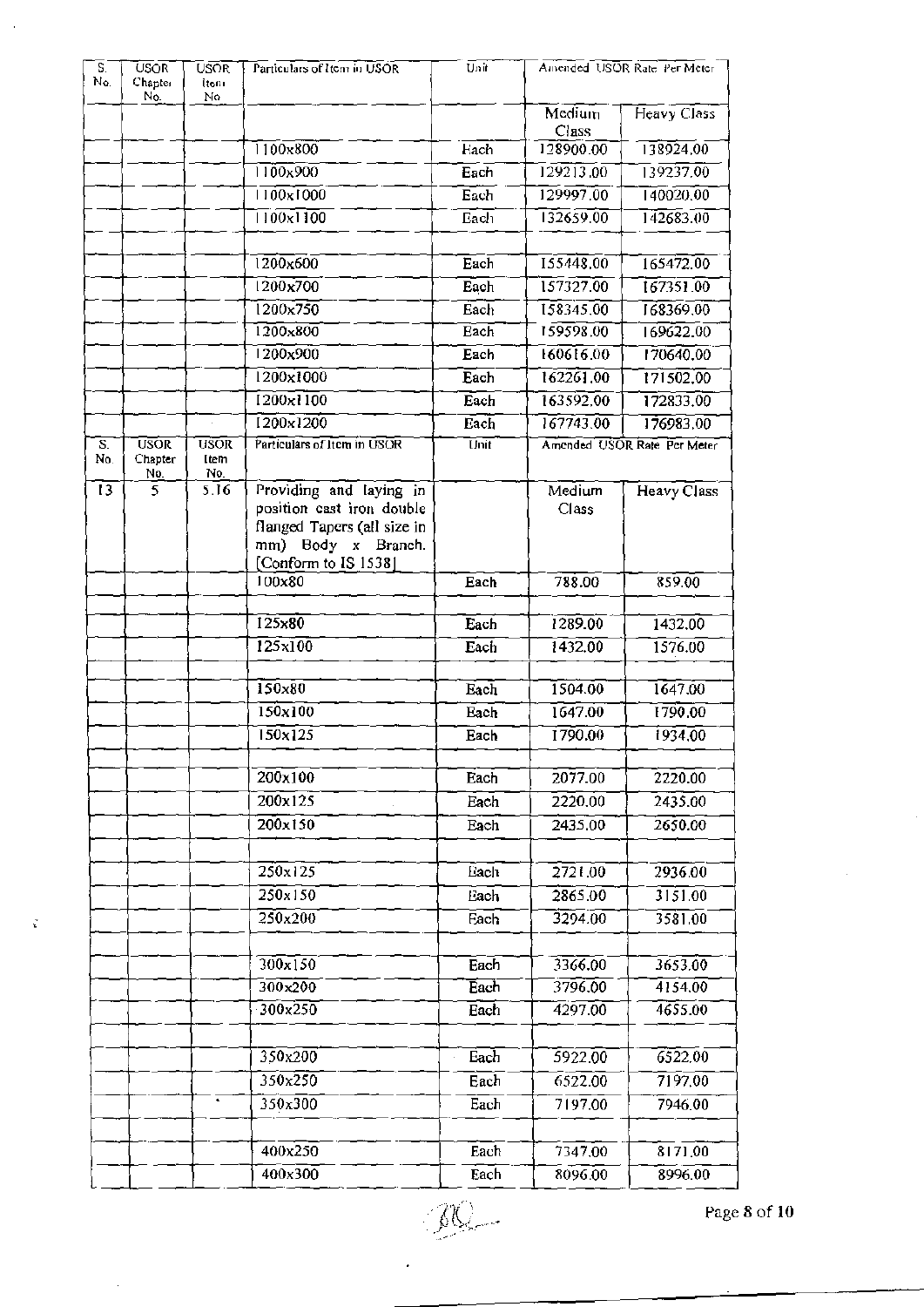|          |                        |                     |                                  |              | Medium<br>Class      | <b>Heavy Class</b>          |
|----------|------------------------|---------------------|----------------------------------|--------------|----------------------|-----------------------------|
|          |                        |                     | 400x350                          | Each         | 8921.00              | 9895.00                     |
|          |                        |                     | 450x300                          | Each         | 8771.00              | 9745.00                     |
|          |                        |                     | 450x350                          | Each         | 9820.00              | 10870.00                    |
|          |                        |                     | 450x400                          | Each         | 10720.00             | 11844.00                    |
|          |                        |                     | 500x350                          | Each         | 10795,00             | 11994.00                    |
|          |                        |                     | 500×400                          | Each         | 11769.00             | 13044.00                    |
|          |                        |                     | 500x450                          | Each         | 12594.00             | 13943.00                    |
|          |                        |                     |                                  |              |                      |                             |
|          |                        |                     | 600x400                          | Each         | 14243.00             | 15743.00                    |
|          |                        |                     | 600x450                          | Each         | 14993.00             | 16642.00                    |
|          |                        |                     | 600×500                          | Each         | 16192.00             | 17917.00                    |
|          |                        |                     | 700x500                          | Each         | 19041.00             | 21065.00                    |
|          |                        |                     | 700x600                          | Each         | 21515.00             | 23764.00                    |
|          |                        |                     |                                  |              |                      |                             |
|          |                        |                     | 750x600                          | Each         | 22939.00             | 25338.00                    |
|          |                        |                     | 750x700                          | Each         | 25788.00             | 28487.00                    |
|          |                        |                     | 800x600                          | Each         | 25411.00             | 27997.00                    |
|          |                        |                     | 800x700                          | Each         | 28302.00             | 31193.00                    |
|          |                        |                     | 800x750                          | Each         | 29519.00             | 32562.00                    |
|          |                        |                     |                                  |              |                      |                             |
|          |                        |                     | 900x700<br>900x750               | Each         | 31573.00<br>32943.00 | 34845.00<br>36366.00        |
|          |                        |                     | 900x800                          | Each<br>Each | 35073.00             | 38649.00                    |
|          |                        |                     |                                  |              |                      |                             |
|          |                        |                     | 1000x800                         | Each         | 39410.00             | 43366.00                    |
|          |                        |                     | 1000x900                         | Each         | 42605.00             | 46941.00                    |
|          |                        |                     | 1100x900                         | Each         | 47702.00             | 52039.00                    |
|          |                        |                     | 1100x1000                        | Each         | 52267.00             | 56604.00                    |
|          |                        |                     |                                  |              |                      |                             |
|          |                        |                     | 1200x1000                        | Each         | 58049.00             | 62386.00                    |
|          |                        |                     | 1200x1100                        | Each         | 62918.00             | 67255.00                    |
| s<br>No. | <b>USOR</b><br>Chapter | <b>USOR</b><br>Item | Particulars of Item in USOR      | Unit         |                      | Amended USOR Rate Per Meter |
| 14       | No.<br>5               | No.<br>5.17         | Providing and laying in          |              | Medium               | <b>Heavy Class</b>          |
|          |                        |                     | position all flanged cast        |              | Class                |                             |
|          |                        |                     | iron crosses [Conform to         |              |                      |                             |
|          |                        |                     | IS 1538]                         |              |                      |                             |
|          |                        |                     | 80mm diameter                    | Each         | 1818.00              | 1964.00                     |
|          |                        |                     | 100mm diameter                   | Each         | 2255.00              | 2473.00                     |
|          |                        |                     | 125mm diameter                   | Each         | 2982.00              | 3346.00                     |
|          |                        |                     | 150mm diameter                   | Each         | 3928.00              | 4364.00                     |
|          |                        |                     | 200mm diameter                   | Each         | 6110.00              | 6764.00                     |
|          |                        |                     | 250mm diameter<br>300mm diameter | Each         | 8874.00<br>12001.00  | 9819.00                     |
|          |                        |                     |                                  | Each         |                      | 13092.00                    |

 $\vec{\epsilon}$ 

 $10^{\circ}$   $\sim$  Page 9 of 10